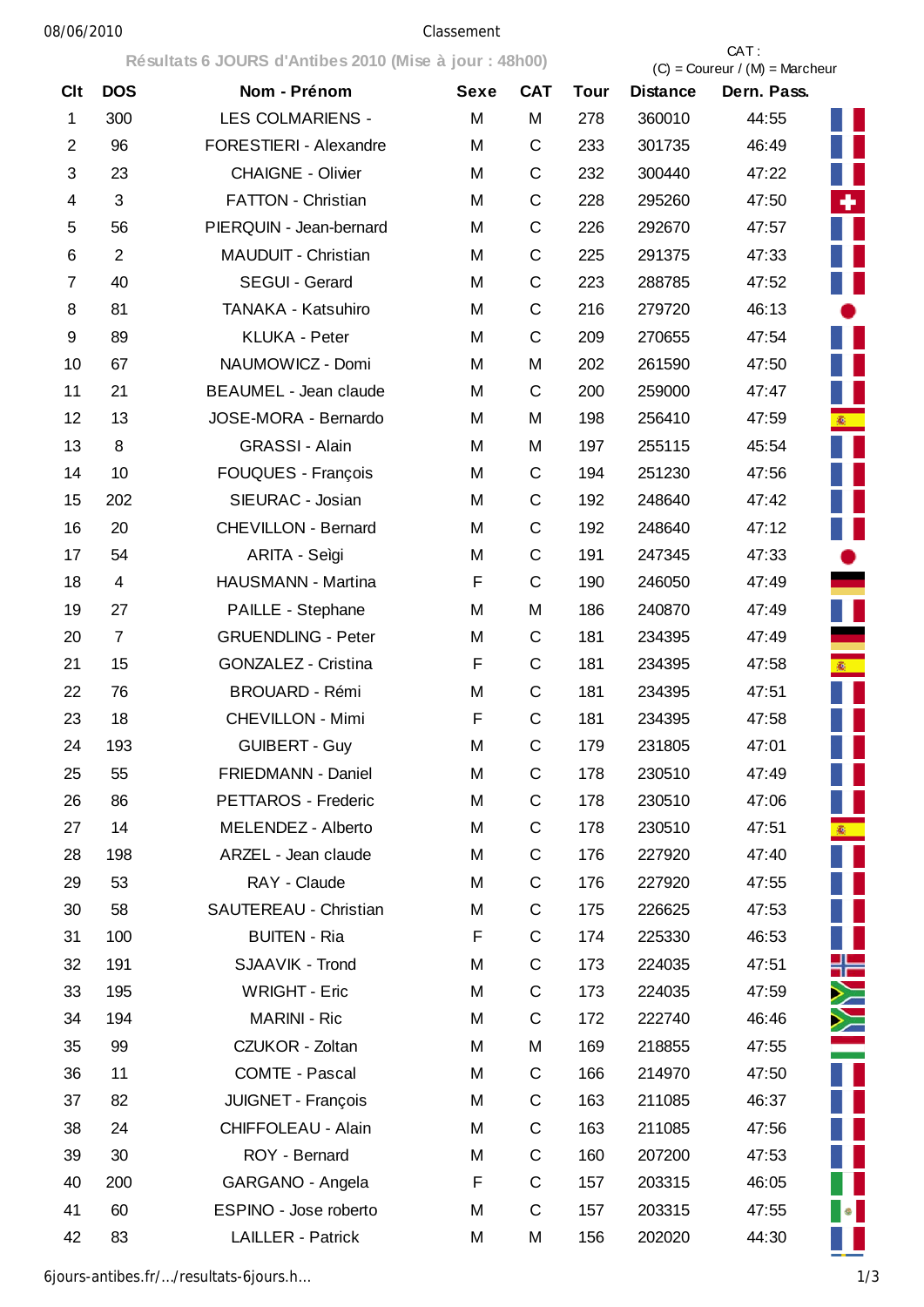| 08/06/2010 |              |                            | Classement |             |     |        |       |  |
|------------|--------------|----------------------------|------------|-------------|-----|--------|-------|--|
| 43         | 91           | <b>SVENSSON - Christer</b> | M          | M           | 156 | 202020 | 47:56 |  |
| 44         | 66           | DALPHIN - Daniel           | M          | M           | 156 | 202020 | 47:59 |  |
| 45         | 48           | PRIOU - Michel             | М          | C           | 156 | 202020 | 47:47 |  |
| 46         | 51           | JEANNIN - Christian        | M          | C           | 156 | 202020 | 47:49 |  |
| 47         | 22           | FREY - Jean-paul           | М          | C           | 156 | 202020 | 46:35 |  |
| 48         | 28           | <b>ANDRADE - Chantal</b>   | F          | $\mathsf C$ | 155 | 200725 | 47:42 |  |
| 49         | 9            | PRUECKNER - Jaroslav       | M          | M           | 155 | 200725 | 47:53 |  |
| 50         | 90           | <b>LEBRUN - Thierry</b>    | M          | M           | 155 | 200725 | 47:48 |  |
| 51         | 92           | THIEBAULT - Jean           | М          | $\mathsf C$ | 155 | 200725 | 47:56 |  |
| 52         | 29           | SIMONS - Marie-jeanne      | F          | C           | 154 | 199430 | 47:49 |  |
| 53         | 44           | VAN HIEL - Paul            | М          | C           | 154 | 199430 | 47:57 |  |
| 54         | 19           | <b>DURAND - Stephane</b>   | Μ          | C           | 154 | 199430 | 47:48 |  |
| 55         | 38           | VELLY - Christian          | M          | C           | 154 | 199430 | 47:47 |  |
| 56         | 84           | <b>EMONIERE - Philippe</b> | М          | M           | 152 | 196840 | 47:52 |  |
| 57         | 31           | LECLERC - Marc             | M          | C           | 152 | 196840 | 47:51 |  |
| 58         | 63           | ZIMMERMANN - Walter        | M          | C           | 152 | 196840 | 47:48 |  |
| 59         | 95           | LABORIE - Christophe       | M          | C           | 149 | 192955 | 27:30 |  |
| 60         | 79           | <b>BEN</b> - Roger         | М          | C           | 149 | 192955 | 47:56 |  |
| 61         | 25           | <b>BILLARD - Philippe</b>  | M          | C           | 148 | 191660 | 47:56 |  |
| 62         | 62           | MARANZINA - Aldo           | M          | C           | 148 | 191660 | 47:41 |  |
| 63         | 37           | COURCY - Jean-claude       | M          | M           | 148 | 191660 | 45:55 |  |
| 64         | 59           | CASPER - Alain             | М          | C           | 147 | 190365 | 46:43 |  |
| 65         | 45           | MARTINEZ - Alain           | М          | $\mathsf C$ | 146 | 189070 | 47:44 |  |
| 66         | 36           | VAN GEENE - Regina         | F          | $\mathsf C$ | 145 | 187775 | 47:13 |  |
| 67         | 33           | <b>GIBOURG - Marc</b>      | M          | C           | 143 | 185185 | 47:59 |  |
| 68         | 35           | <b>LANCHAS - Pascal</b>    | Μ          | $\mathsf C$ | 141 | 182595 | 47:43 |  |
| 69         | $\mathbf{1}$ | FLAMENT - Jacques          | M          | M           | 138 | 178710 | 46:55 |  |
| 70         | 39           | JOLY - Jerome              | М          | C           | 135 | 174825 | 47:42 |  |
| 71         | 74           | PANNIER - Josiane          | F          | M           | 135 | 174825 | 47:54 |  |
| 72         | 16           | MEURGUE - François         | М          | C           | 132 | 170940 | 47:57 |  |
| 73         | 61           | LAFONT - Jeannick          | F          | C           | 130 | 168350 | 47:30 |  |
| 74         | 98           | VAUCHEL - Daniel           | M          | C           | 129 | 167055 | 47:46 |  |
| 75         | 65           | <b>CARRIERE - André</b>    | M          | C           | 126 | 163170 | 47:46 |  |
| 76         | 73           | CODET - Gilbert            | М          | C           | 125 | 161875 | 47:33 |  |
| 77         | 196          | VALLE - Romain             | M          | C           | 123 | 159285 | 47:53 |  |
| 78         | 46           | <b>ARMAND - Laurent</b>    | М          | C           | 123 | 159285 | 47:10 |  |
| 79         | 80           | <b>LAVIGNE - Patrick</b>   | М          | $\mathsf C$ | 123 | 159285 | 47:51 |  |
| 80         | 34           | <b>TOUGNE - Chantal</b>    | F          | $\mathsf C$ | 122 | 157990 | 47:56 |  |
| 81         | 49           | <b>CORNICHON - Laurent</b> | M          | C           | 121 | 156695 | 44:16 |  |
| 82         | 17           | <b>BOUCHER - Alain</b>     | M          | C           | 120 | 155400 | 47:35 |  |
| 83         | 32           | LESCURE - Frederic         | M          | M           | 120 | 155400 | 45:41 |  |
| 84         | 93           | <b>BAIER - Norbert</b>     | M          | C           | 118 | 152810 | 46:17 |  |
| 85         | 57           | <b>BOULANGER - Jc</b>      | М          | C           | 117 | 151515 | 47:13 |  |
| 86         | 88           | <b>GRIZARD - Philippe</b>  | М          | C           | 115 | 148925 | 47:50 |  |

L ÷.

ш

Т Г

М

L ₩

> г П П

> п